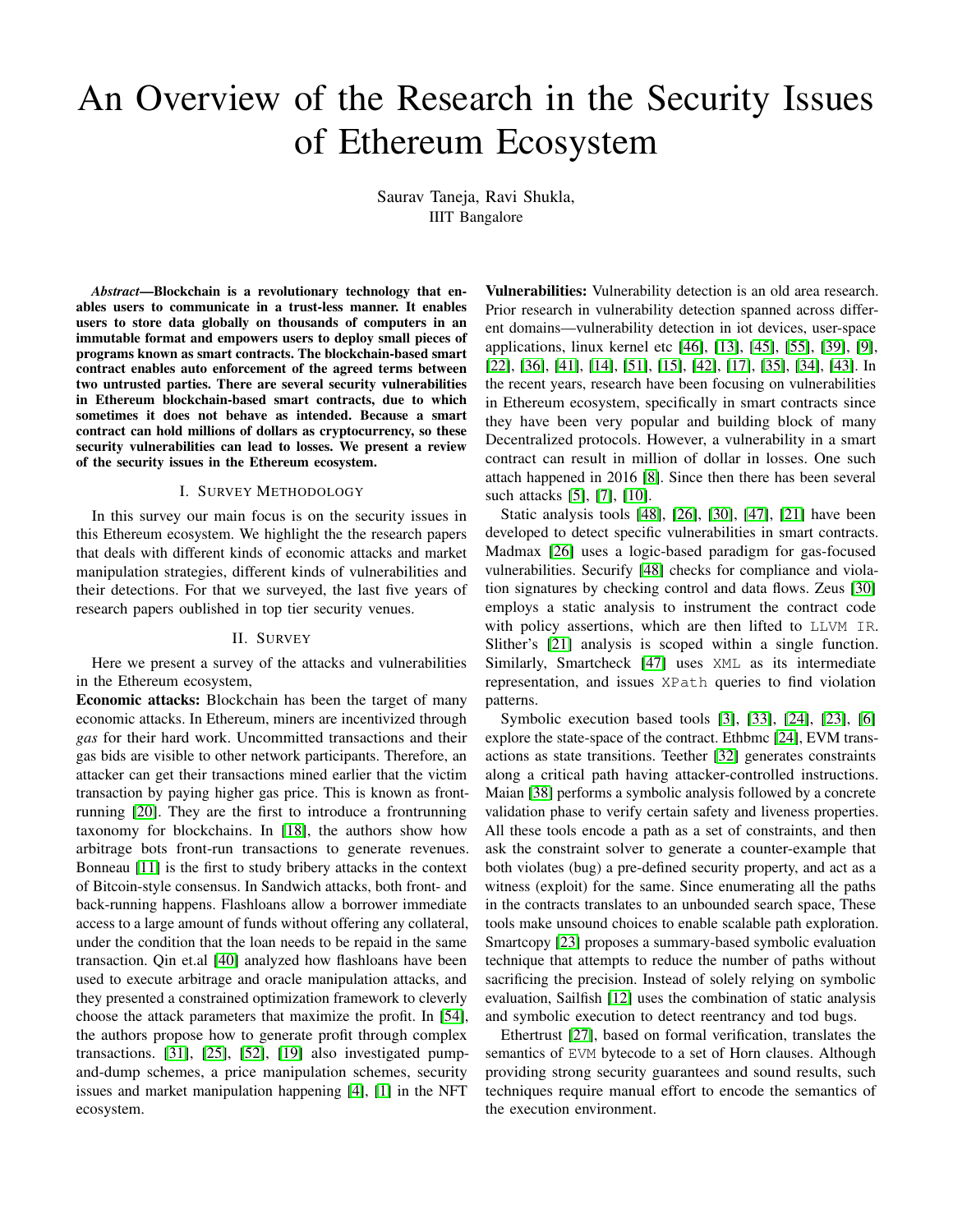Sereum [\[44\]](#page-2-9) and Soda [\[16\]](#page-1-37) perform run-time checks, and Txspector [\[53\]](#page-2-10) performs a post-mortem analysis of transactions. Ecfchecker [\[28\]](#page-1-38) checks whether a contract is callback-free. Dynamic analysis tools [\[29\]](#page-1-39), [\[49\]](#page-2-11), [\[50\]](#page-2-12), [\[2\]](#page-1-40), [\[37\]](#page-1-41), [\[29\]](#page-1-39), [\[49\]](#page-2-11), [\[50\]](#page-2-12), [\[2\]](#page-1-40), [\[37\]](#page-1-41) rely on test oracles to detect violations. Echidna [\[2\]](#page-1-40) is a grammar-based fuzzer that generates inputs conforming to the contract ABI. Bran [\[50\]](#page-2-12) combines the power of static analysis to augment greybox fuzzing.

## III. CONCLUSION

pass

#### REFERENCES

- <span id="page-1-8"></span>[1] Behaviors in the nft ecosystem that we hope will decrease in 2020. https://nonfungible.[com/blog/bad-behaviors-nft-blockchain.](https://nonfungible.com/blog/bad-behaviors-nft-blockchain)
- <span id="page-1-40"></span>Echidna. https://github.[com/crytic/echidna.](https://github.com/crytic/echidna) [accessed 07/27/2020].
- <span id="page-1-28"></span>[3] Mythril. https://github.[com/ConsenSys/mythril.](https://github.com/ConsenSys/mythril)
- <span id="page-1-7"></span>[4] What is "wash trading" and why is it negative for non-fungible tokens? https://nonfungible.[com/blog/wash-trading-and-why-its-negative](https://nonfungible.com/blog/wash-trading-and-why-its-negative-for-non-fungible-tokens)[for-non-fungible-tokens.](https://nonfungible.com/blog/wash-trading-and-why-its-negative-for-non-fungible-tokens)
- <span id="page-1-22"></span>[5] Governmental's 1100 eth payout is stuck because it uses too much gas. https://tinyurl.[com/y83dn2yf/,](https://tinyurl.com/y83dn2yf/) 2016. [accessed 01/09/2019].
- <span id="page-1-32"></span>[6] Manticore. https://github.[com/trailofbits/manticore/,](https://github.com/trailofbits/manticore/) 2016.
- <span id="page-1-23"></span>[7] On the parity wallet multisig hack. https://tinyurl.[com/yca83zsg/,](https://tinyurl.com/yca83zsg/) 2017.
- <span id="page-1-21"></span>[8] Understanding the dao attack. https://tinyurl.[com/yc3o8ffk/,](https://tinyurl.com/yc3o8ffk/) 2017.
- <span id="page-1-11"></span>[9] Bernhard K. Aichernig, Edi Mukardin, and Andrea Pferscher. Learningbased fuzzing of iot message brokers. *2021 14th IEEE Conference on Software Testing, Verification and Validation (ICST)*, pages 47–58, 2021.
- <span id="page-1-24"></span>[10] Nicola Atzei, Massimo Bartoletti, and Tiziana Cimoli. A survey of attacks on ethereum smart contracts (sok). In *Principles of Security and Trust - 6th International Conference, POST*, 2017.
- <span id="page-1-2"></span>[11] Joseph Bonneau. Why buy when you can rent? - bribery attacks on bitcoin-style consensus. In Jeremy Clark, Sarah Meiklejohn, Peter Y. A. Ryan, Dan S. Wallach, Michael Brenner, and Kurt Rohloff, editors, *Financial Cryptography and Data Security - FC 2016 International Workshops, BITCOIN, VOTING, and WAHC, Christ Church, Barbados, February 26, 2016, Revised Selected Papers*, volume 9604 of *Lecture Notes in Computer Science*, pages 19–26. Springer, 2016.
- <span id="page-1-35"></span>[12] P. Bose, D. Das, Y. Chen, Y. Feng, C. Kruegel, and G. Vigna. Sailfish: Vetting smart contract state-inconsistency bugs in seconds. In *2022 2022 IEEE Symposium on Security and Privacy (SP) (SP)*, pages 1235–1252, Los Alamitos, CA, USA, may 2022. IEEE Computer Society.
- <span id="page-1-9"></span>[13] Alexander Bulekov, Bandan Das, Stefan Hajnoczi, and Manuel Egele. M orphuzz : Bending (input) space to fuzz virtual devices. 2021.
- <span id="page-1-15"></span>[14] Jiongyi Chen, Wenrui Diao, Qingchuan Zhao, Chaoshun Zuo, Zhiqiang Lin, Xiaofeng Wang, W. Lau, Menghan Sun, Ronghai Yang, and Kehuan Zhang. Iotfuzzer: Discovering memory corruptions in iot through appbased fuzzing. In *NDSS*, 2018.
- <span id="page-1-16"></span>[15] Jiongyi Chen, Chaoshun Zuo, Wenrui Diao, Shuaike Dong, Qingchuan Zhao, Menghan Sun, Zhiqiang Lin, Yinqian Zhang, and Kehuan Zhang. Your iots are (not) mine: On the remote binding between iot devices and users. *2019 49th Annual IEEE/IFIP International Conference on Dependable Systems and Networks (DSN)*, pages 222–233, 2019.
- <span id="page-1-37"></span>[16] Ting Chen, Rong Cao, Ting Li, Xiapu Luo, Yufei Zhang, Zhou Liao, Hang Zhu, Gang Chen, Zheyuan He, Xiaodong Lin, and Xiaosong Zhang. Soda: A generic online detection framework for smart contracts. In *NDSS*, 2020.
- <span id="page-1-18"></span>[17] Jake Corina, Aravind Machiry, Christopher Salls, Yan Shoshitaishvili, Shuang Hao, Christopher Kruegel, and Giovanni Vigna. Difuze: Interface aware fuzzing for kernel drivers. *Proceedings of the 2017 ACM SIGSAC Conference on Computer and Communications Security*, 2017.
- <span id="page-1-1"></span>[18] Philip Daian, Steven Goldfeder, T. Kell, Yunqi Li, Xueyuan Zhao, Iddo Bentov, Lorenz Breidenbach, and A. Juels. Flash boys 2.0: Frontrunning, transaction reordering, and consensus instability in decentralized exchanges. In *SP*, 2020.
- <span id="page-1-6"></span>[19] Dipanjan Das, Priyanka Bose, Nicola Ruaro, Christopher Kruegel, and Giovanni Vigna. Understanding security issues in the nft ecosystem. 2021.
- <span id="page-1-0"></span>[20] Shayan Eskandari, Seyedehmahsa Moosavi, and Jeremy Clark. Sok: Transparent dishonesty: Front-running attacks on blockchain. In Andrea Bracciali, Jeremy Clark, Federico Pintore, Peter B. Rønne, and Massimiliano Sala, editors, *Proc. Financial Cryptography and Data Security*, 2020.
- <span id="page-1-27"></span>[21] J. Feist, G. Grieco, and A. Groce. Slither: A static analysis framework for smart contracts. In *IEEE/ACM 2nd International Workshop on Emerging Trends in Software Engineering for Blockchain (WETSEB)*, 2019.
- <span id="page-1-12"></span>[22] Xiaotao Feng, Ruoxi Sun, Xiaogang Zhu, Minghui Xue, Sheng Wen, Dongxi Liu, Surya Nepal, and Yang Xiang. Snipuzz: Black-box fuzzing of iot firmware via message snippet inference. *Proceedings of the 2021 ACM SIGSAC Conference on Computer and Communications Security*, 2021.
- <span id="page-1-31"></span>[23] Yu Feng, Emina Torlak, and Rastislav Bodik. Precise attack synthesis for smart contracts. *arXiv preprint arXiv:1902.06067*, 2019.
- <span id="page-1-30"></span>[24] Joel Frank, Cornelius Aschermann, and Thorsten Holz. ETHBMC: A bounded model checker for smart contracts. In *29th USENIX Security Symposium (USENIX Security)*, 2020.
- <span id="page-1-5"></span>[25] Neil Gandal, JT Hamrick, Tyler Moore, and Tali Oberman. Price manipulation in the bitcoin ecosystem. *Journal of Monetary Economics*, 95, 01 2018.
- <span id="page-1-25"></span>[26] Neville Grech, Michael Kong, Anton Jurisevic, Lexi Brent, Bernhard Scholz, and Yannis Smaragdakis. Madmax: surviving out-of-gas conditions in ethereum smart contracts. In *Proc. International Conference on Object-Oriented Programming, Systems, Languages, and Applications*, 2018.
- <span id="page-1-36"></span>[27] Ilya Grishchenko, Matteo Maffei, and Clara Schneidewind. Foundations and tools for the static analysis of ethereum smart contracts. 2020.
- <span id="page-1-38"></span>[28] Shelly Grossman, Ittai Abraham, Guy Golan-Gueta, Yan Michalevsky, Noam Rinetzky, Mooly Sagiv, and Yoni Zohar. Online detection of effectively callback free objects with applications to smart contracts. In *Proc. Symposium on Principles of Programming Languages*, 2018.
- <span id="page-1-39"></span>[29] Bo Jiang, Ye Liu, and W. K. Chan. Contractfuzzer: fuzzing smart contracts for vulnerability detection. In *Proc. International Conference on Automated Software Engineering*, 2018.
- <span id="page-1-26"></span>[30] Sukrit Kalra, Seep Goel, Mohan Dhawan, and Subodh Sharma. ZEUS: analyzing safety of smart contracts. In *Proc. The Network and Distributed System Security Symposium*, 2018.
- <span id="page-1-4"></span>[31] Josh Kamps and Bennett Kleinberg. To the moon: defining and detecting cryptocurrency pump-and-dumps. *Crime Science*, 7(1):18, Nov 2018.
- <span id="page-1-33"></span>[32] Johannes Krupp and Christian Rossow. teether: Gnawing at ethereum to automatically exploit smart contracts. 2018.
- <span id="page-1-29"></span>[33] Loi Luu, Duc-Hiep Chu, Hrishi Olickel, Prateek Saxena, and Aquinas Hobor. Making smart contracts smarter. In *Proc. Conference on Computer and Communications Security*, 2016.
- <span id="page-1-20"></span>Aravind Machiry, Eric Gustafson, Chad Spensky, Christopher Salls, Nick Stephens, Ruoyu Wang, Antonio Bianchi, Yung Ryn Choe, Christopher Krügel, and Giovanni Vigna. Boomerang: Exploiting the semantic gap in trusted execution environments. In *NDSS*, 2017.
- <span id="page-1-19"></span>[35] Aravind Machiry, Chad Spensky, Jake Corina, Nick Stephens, Christopher Kruegel, and Giovanni Vigna. Dr. checker: A soundy analysis for linux kernel drivers. In *USENIX Security Symposium*, 2017.
- <span id="page-1-13"></span>[36] Roberto Natella. Stateafl: Greybox fuzzing for stateful network servers. *ArXiv*, abs/2110.06253, 2021.
- <span id="page-1-41"></span>[37] Tai Nguyen, Long Pham, Jun Sun, Yun Lin, and Minh Quang Tran. sfuzz: An efficient adaptive fuzzer for solidity smart contracts. In *Proc. International Conference on Software Engineering*, 2020.
- <span id="page-1-34"></span>[38] Ivica Nikolić, Aashish Kolluri, Ilya Sergey, Prateek Saxena, and Aquinas Hobor. Finding the greedy, prodigal, and suicidal contracts at scale. In *Proceedings of the 34th Annual Computer Security Applications Conference*, 2018.
- <span id="page-1-10"></span>[39] Yan Pan, Wei Lin, Liang Jiao, and Yuefei Zhu. Model-based grey-box fuzzing of network protocols. *Security and Communication Networks*, 2022.
- <span id="page-1-3"></span>[40] Kaihua Qin, Liying Zhou, B. Livshits, and Arthur Gervais. Attacking the defi ecosystem with flash loans for fun and profit. In *Proc. Financial Cryptography and Data Security*, 2021.
- <span id="page-1-14"></span>[41] Nilo Redini, Andrea Continella, Dipanjan Das, Giulio De Pasquale, Noah Spahn, Aravind Machiry, Antonio Bianchi, Christopher Kruegel, and Giovanni Vigna. Diane: Identifying fuzzing triggers in apps to generate under-constrained inputs for iot devices. *2021 IEEE Symposium on Security and Privacy (SP)*, pages 484–500, 2021.
- <span id="page-1-17"></span>[42] Nilo Redini, Aravind Machiry, Dipanjan Das, Yanick Fratantonio, Antonio Bianchi, Eric Gustafson, Yan Shoshitaishvili, Christopher Krügel,